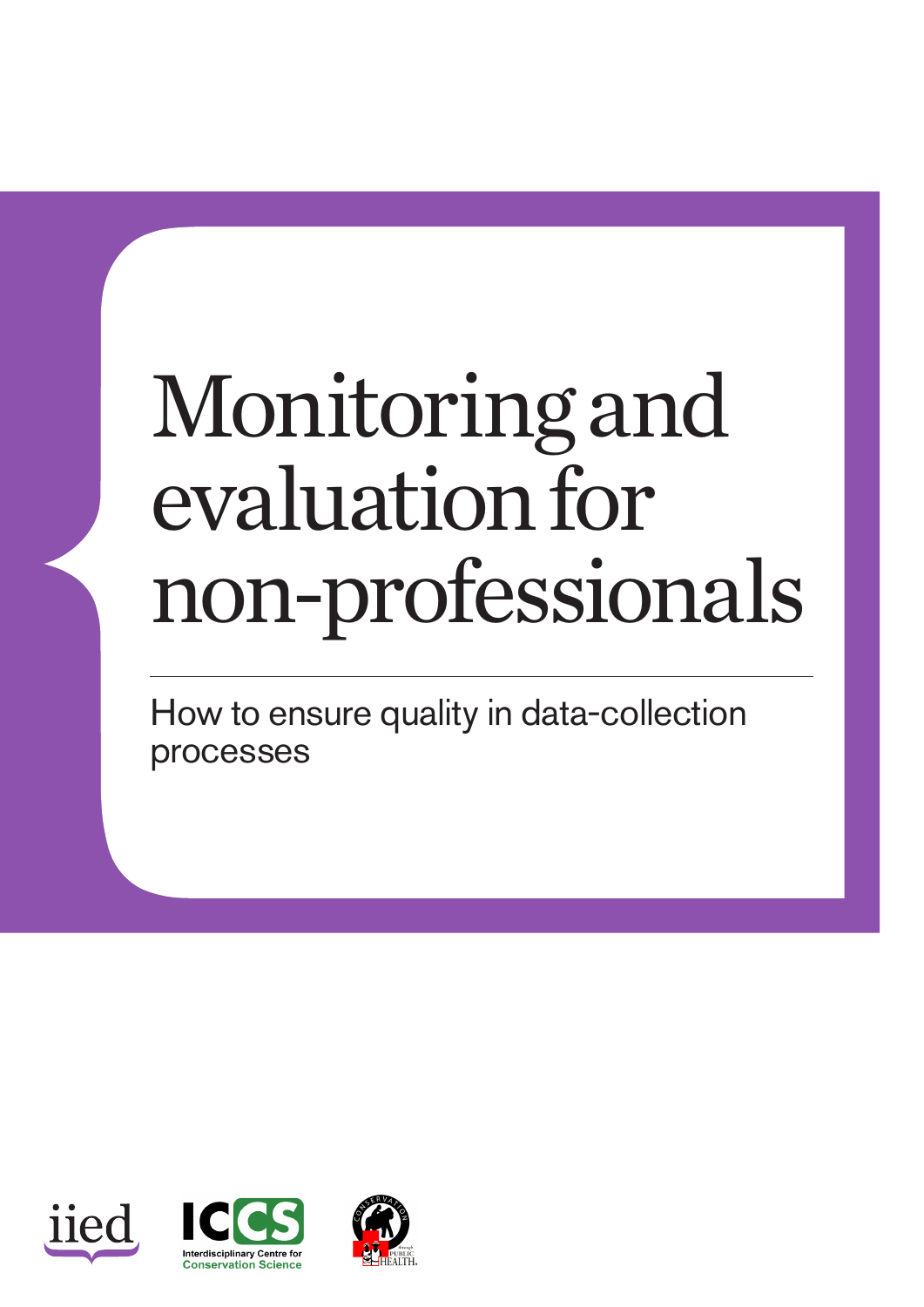#### Author information

This report was written by:

Henry Travers, Senior Associate, University of Oxford E.J. Milner-Gulland, Tasso Leventis Professor of Biodiversity, University of Oxford Dilys Roe, Principal Researcher, IIED Gladys Kalema Zikusoka, Founder and CEO, Conservation Through Public Health Alex Ngabirano, Community Health Field Officer, Conservation Through Public Health

To contact the authors please write to: Henry Travers, henry.travers@zoo.ox.ac.uk

## About the project

For more information about the 'Can health investments benefit conservation and sustainable development?' project, visit www.iied.org/can-improving-health-reduce-threats-natureconservation

IIED is a policy and action research organisation. We promote sustainable development to improve livelihoods and protect the environments on which these livelihoods are built. We specialise in linking local priorities to global challenges. IIED is based in London and works in Africa, Asia, Latin America, the Middle East and the Pacific, with some of the world's most vulnerable people. We work with them to strengthen their voice in the decision-making arenas that affect them — from village councils to international conventions.

Published by IIED, March, 2019

http://pubs.iied.org/17647IIED

ISBN: 978-1-78431-679-2

International Institute for Environment and Development 80-86 Gray's Inn Road, London WC1X 8NH, UK Tel: +44 (0)20 3463 7399 Fax: +44 (0)20 3514 9055 www.iied.org

■ @iied **El** www.facebook.com/theIIED

Download more publications at http://pubs.iied.org

IIED is a charity registered in England, Charity No.800066 and in Scotland, OSCR Reg No.SC039864 and a company limited by guarantee registered in England No.2188452.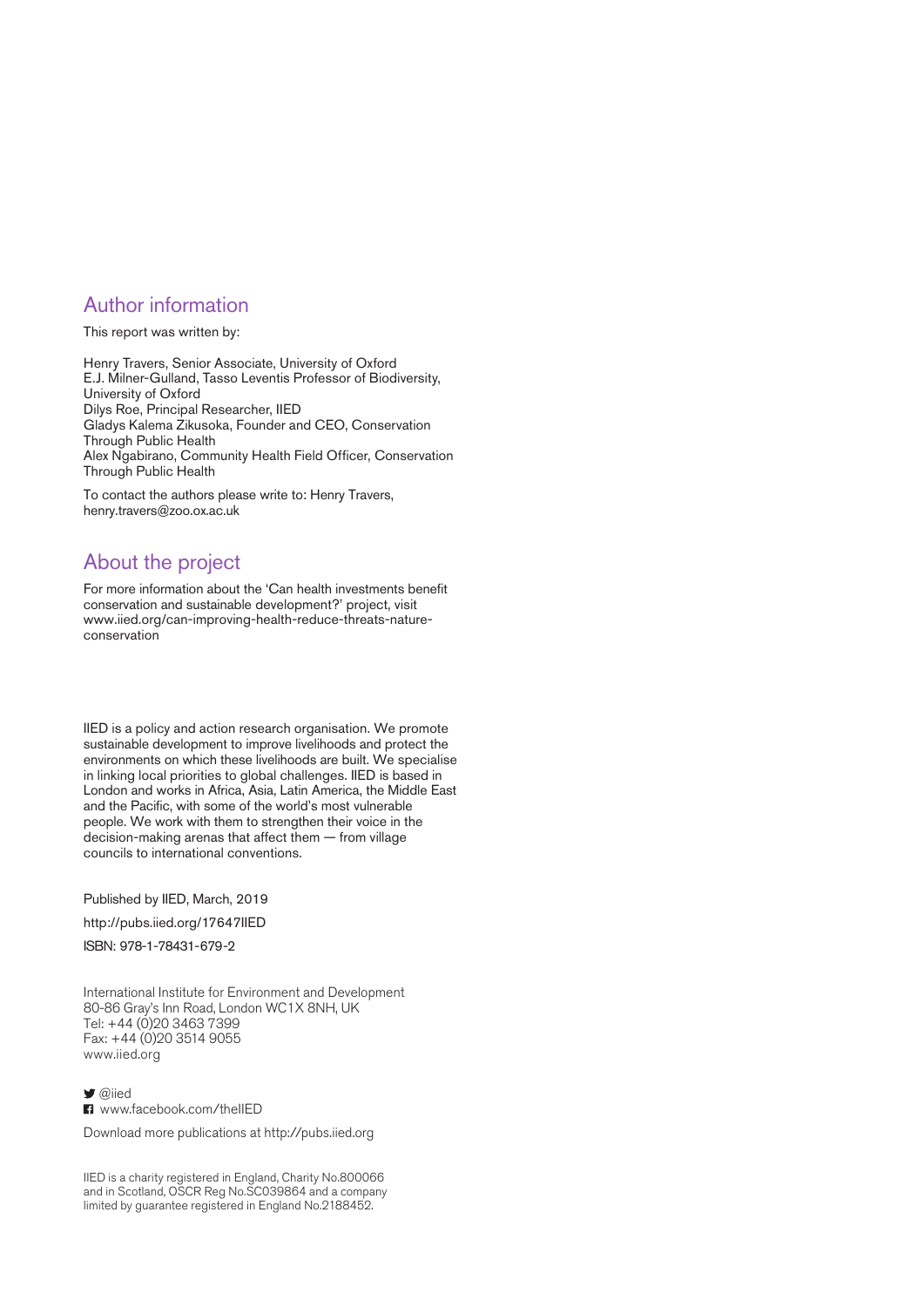

## **Contents**

| List of boxes and tables                    | $\boldsymbol{2}$ |
|---------------------------------------------|------------------|
| <b>Acronyms</b>                             | $\boldsymbol{2}$ |
| <b>Summary</b>                              | $\mathbf{3}$     |
| <b>Introduction</b>                         | $\mathbf{3}$     |
| <b>Case-study background</b>                | 4                |
| <b>Monitoring and evaluation objectives</b> | 4                |
| Assessing performance over time             | 5                |
| Adaptive management                         | 6                |
| <b>Indicator selection</b>                  | $\overline{7}$   |
| <b>Data collection</b>                      | 9                |
| <b>Quality control</b>                      | 10               |
| Data analysis                               | 12               |
| Reporting and using the data                | 13               |
| <b>Ethics and confidentiality</b>           | 14               |
| <b>Final thoughts</b>                       | 15               |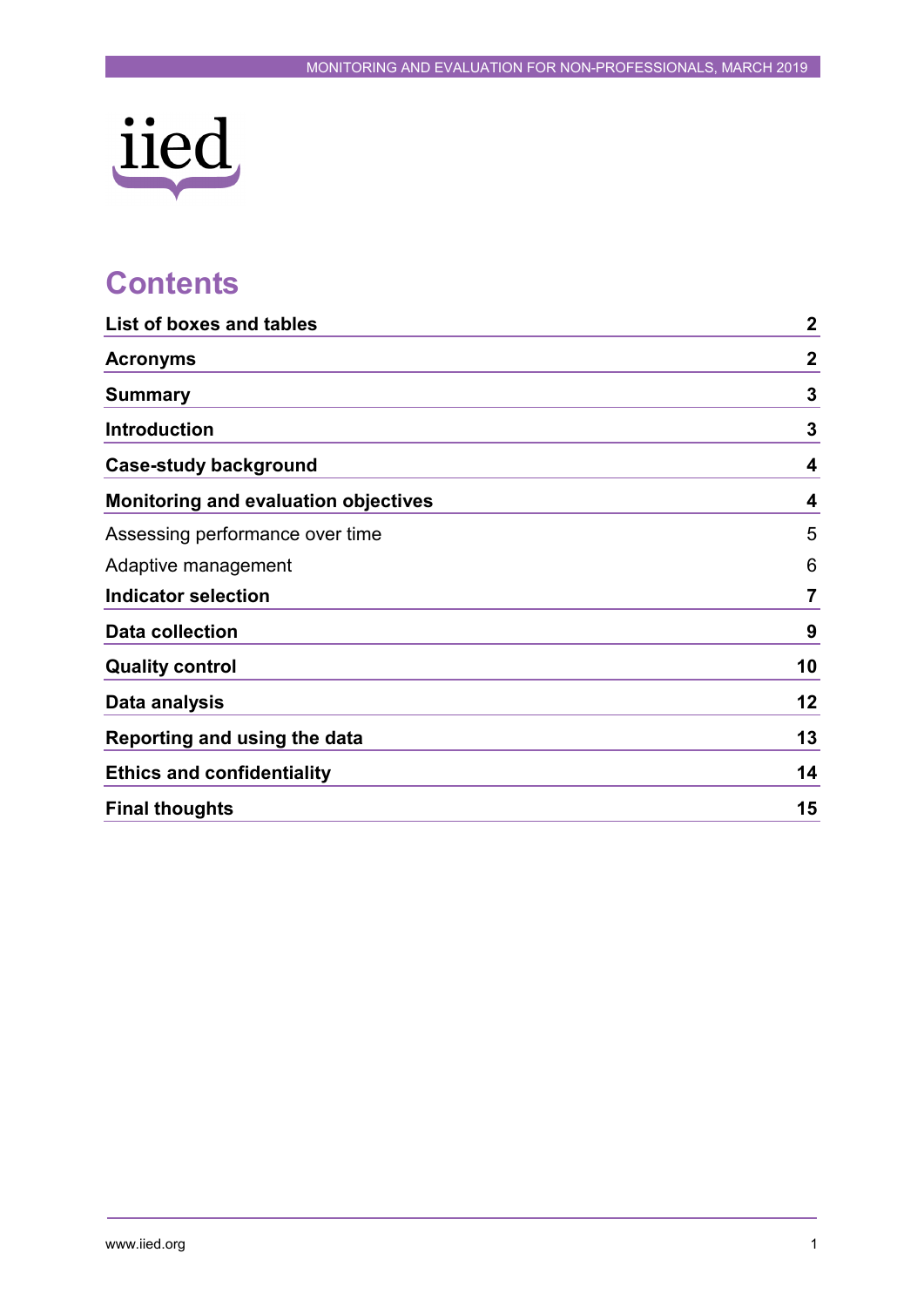## <span id="page-3-0"></span>List of boxes and tables

- Box 1. M&E objectives for the VHCT programme
- Box 2. Assessing change over time for the VHCT programme
- Box 3. An example of adaptive management for the VHCT programme
- Box 4. Applying SMART criteria to the VHCT programme indicators
- Box 5. Simplifying data collection for the VHCT programme
- Box 6. Introducing data-quality controls for the VHCT programme
- Box 7. Analysing the VHCT data
- Box 8. Reporting the VHCT data

Table 1. Pros and cons of collecting digitised data using mobile devices

## <span id="page-3-1"></span>Acronyms

| <b>BINP</b>  | <b>Bwindi Impenetrable National Park</b>                  |
|--------------|-----------------------------------------------------------|
| <b>CTPH</b>  | <b>Conservation Through Public Health</b>                 |
| <b>DRC</b>   | Democratic Republic of Congo                              |
| M&E          | Monitoring and evaluation                                 |
| <b>SMART</b> | Specific, measurable, attainable, relevant and time-bound |
| <b>VHCTs</b> | Village health and conservation teams                     |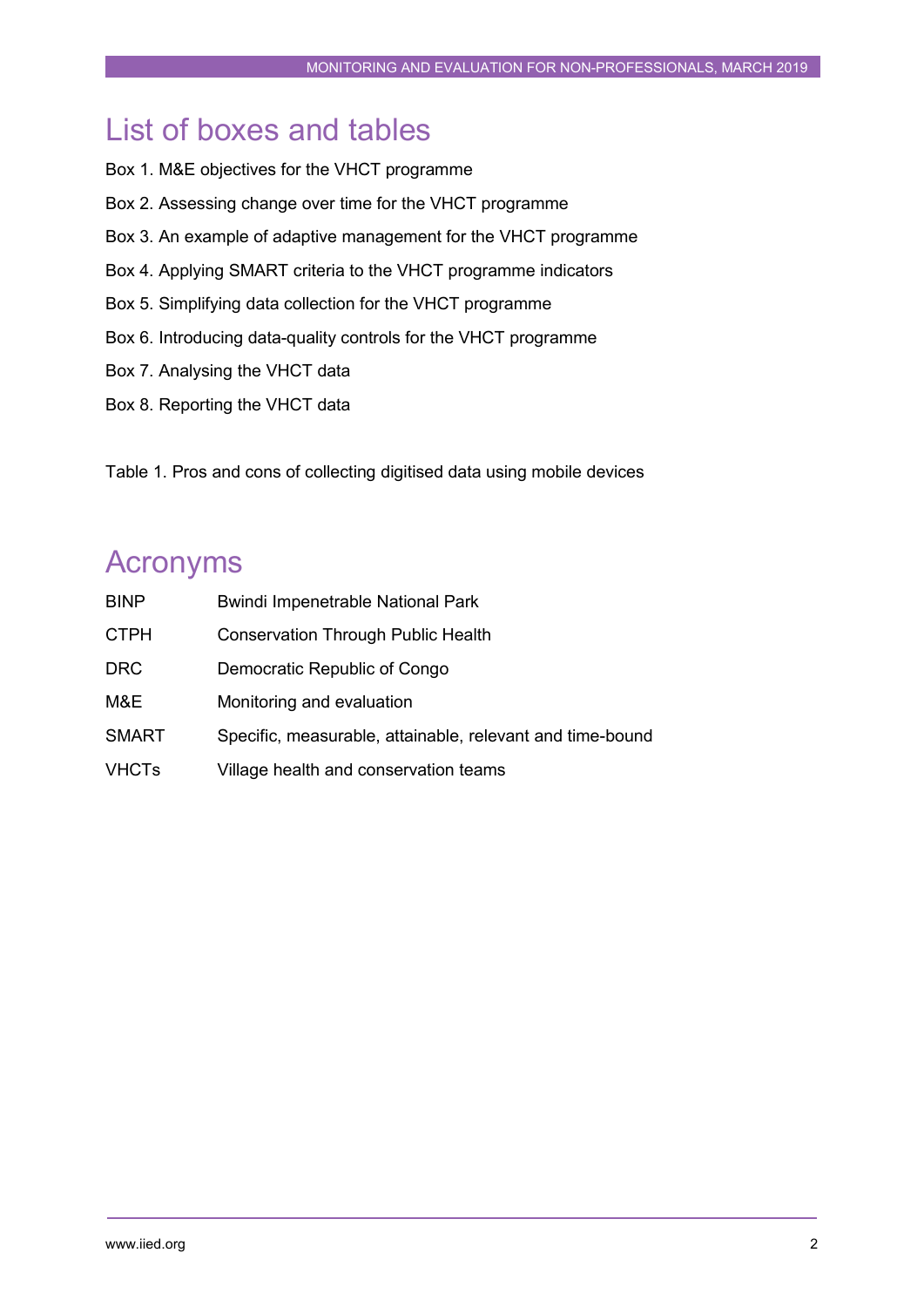## <span id="page-4-0"></span>**Summary**

Using volunteers to collect important data for monitoring and evaluation is a growing phenomenon. Technology has made it easier and cheaper than ever before. But it can have drawbacks. How can mistakes and unintended biases be avoided? How can we ensure that the data are both high quality and useful? Using a case study from Uganda, this guide describes how to ensure data collection by volunteers is done as professionally as possible.

Conservation Through Public Health (CTPH) in Uganda supports a network of volunteers who provide community health services and raise awareness about conservation issues. They also collect data for ongoing programme monitoring and evaluation purposes. A recent review outlined how CTPH could improve its monitoring and evaluation activities. This guide draws on lessons learnt and outlines recommendations on how other organisations can improve M&E, including:

- Identifying specific indicators to measure progress and assess changes in key indicators over time
- Balancing data requirements with an organisation's ability to collect and evaluate data
- Using SMART criteria specific, measurable, attainable, relevant and time-bound to lessen the likelihood that volunteers will misinterpret data
- Adopting standardised approaches to data collection to ensure consistency while making procedures easy to follow and repeatable
- Using adaptive management to adjust programmes as circumstances change or if programmes are underperforming
- Adopting robust quality-control procedures to ensure that any issues can be detected and tackled early on
- Ensuring that everyone involved has a working understanding of research ethics and data confidentiality
- Planning analyses in advance to ensure that the correct data are collected from the start while assessing the skills needed to undertake them, and
- Reporting on data analysis to demonstrate to donors and senior management progress towards programme objectives.

This guide will be particularly useful to organisations that use volunteer or non-professional data collectors but have limited experience in developing or implementing plans for effective monitoring and evaluation (M&E).

## <span id="page-4-1"></span>**Introduction**

The use of non-professionals, members of the public or volunteers to collect important data (for example in citizen science) is a growing phenomenon. The increasing spread of technology now allows for the easy collection, entry and collation of data. This enables organisations to collect information that would otherwise be time-consuming and expensive to obtain and which their resources may not allow. It is particularly useful when volunteers collect data on their own activities – for instance, recording daily levels of activity or food consumption, or activities performed as part of a wider programme – and avoids the need for external data collectors. However, the use of untrained or inexperienced data collectors is not without drawbacks. It requires careful attention to data quality and eliminating bias if the data are to be useful. Organisations considering the use of volunteer-collected data must be aware of these pitfalls and take necessary steps to avoid them.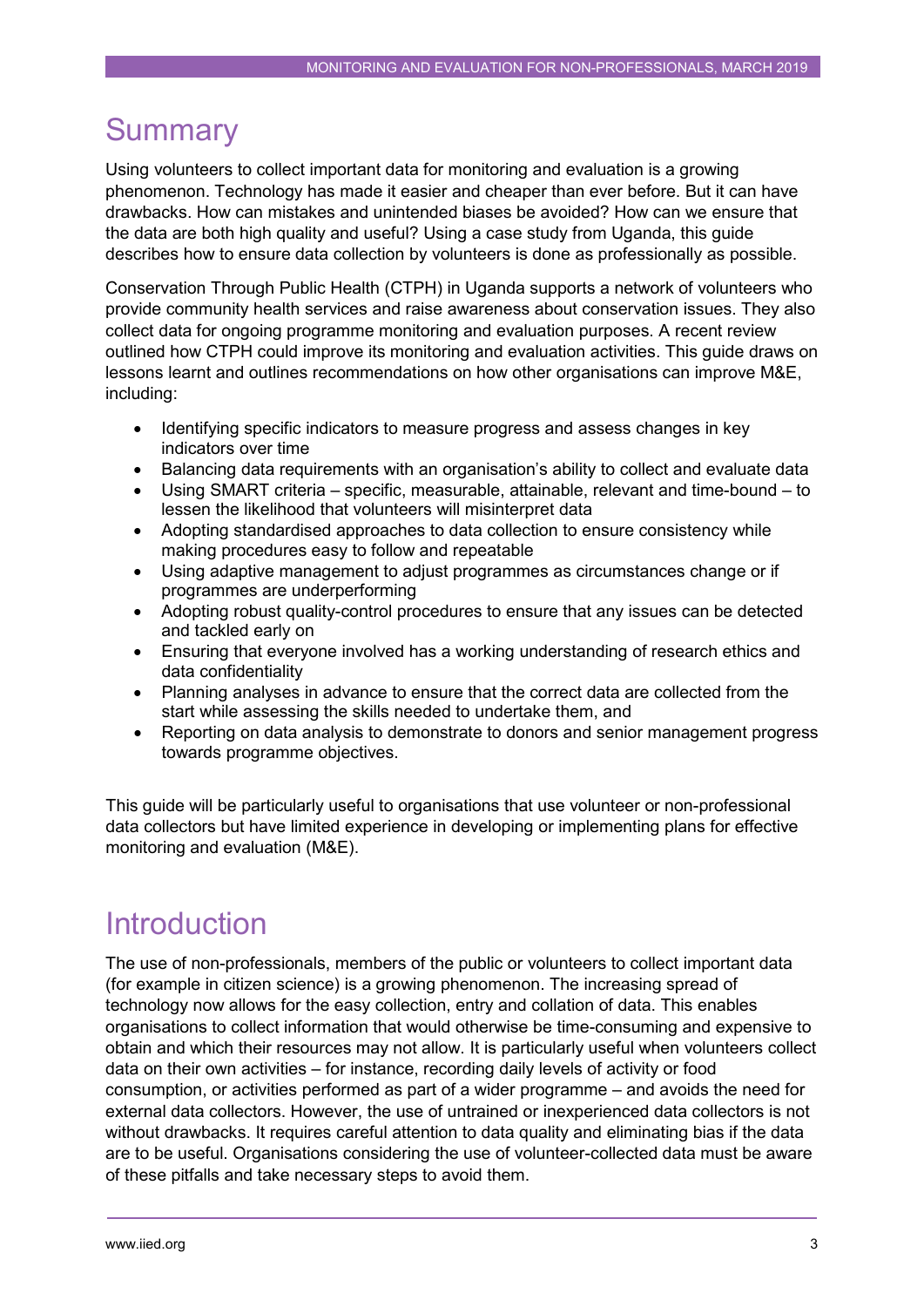Using a case study from Uganda, the aim of this guide is to describe the steps needed to ensure data collection by volunteers is done as professionally as possible. This helps to avoid mistakes and unintended biases and ensures the data are as high quality – and therefore useful – as possible. We anticipate that this guide will be of particular use to organisations that use volunteer or non-professional data collectors but may themselves have limited experience in developing or implementing plans for effective monitoring and evaluation (M&E).

## <span id="page-5-0"></span>Case-study background

Conservation Through Public Health (CTPH) is a Ugandan non-governmental organisation (NGO). It seeks to improve local community health as a way to reduce conservation threats. CTPH supports a network of volunteers called village health and conservation teams (VHCTs) at several sites of conservation importance in Uganda and the Democratic Republic of Congo (DRC). The role of the VHCTs is to provide community health services and to raise awareness about conservation in villages bordering protected areas. The aim is to reduce pressure on natural resources within those protected areas and minimise the risk of transmission of zoonotic diseases between people, wildlife and livestock.

In each village, the volunteers visit residents in their homes to give advice relating to hygiene and sanitation practices, family planning and conservation. They also give talks to small groups of people on the same topics. The volunteers have also been trained to make referrals to local health centres in the case of household illnesses that require clinical treatment. In addition, some volunteers have been trained to provide injections of Depo-Provera, a contraceptive injection that provides protection against pregnancy for a three-month period.

The model for the VHCT programme was first developed in two parishes bordering Bwindi Impenetrable National Park (BINP) in Uganda, where CTPH has been working since 2007. CTPH has subsequently expanded the programme to other parishes around BINP and to other sites in Uganda and DRC. Since 2007, the duties of the VHCTs have included monthly reporting on a series of indicators that summarise their activities in relation to community health, family planning, hygiene and sanitation practices, and conservation. These indicators were designed by CTPH as the basis for evaluating the performance of the VHCT programme.

As part of a Darwin Initiative-funded project<sup>[1](#page-5-2)</sup> to investigate the impact of the VHCT model, a review was undertaken to examine data collected by the VHCTs between 2009–2018. This review identified a number of issues affecting the reliability and veracity of the VHCT data and compromising CTPH's ability to evaluate the effectiveness of the programme. As a result, a series of recommendations have been adopted by CTPH to improve future monitoring and evaluation – both internal and external.

## <span id="page-5-1"></span>Monitoring and evaluation objectives

One of the first steps in developing any M&E plan is to identify the main ways in which the data collected will be used. This can help avoid the situation where monitoring is done just for the sake of monitoring. It is particularly important if the data are being collected by volunteers,

<span id="page-5-2"></span> <sup>1</sup> Can improving health reduce threats to nature conservation? IIED, [https://www.iied.org/can-improving-health-reduce-threats](https://www.iied.org/can-improving-health-reduce-threats-nature-conservation)[nature-conservation](https://www.iied.org/can-improving-health-reduce-threats-nature-conservation)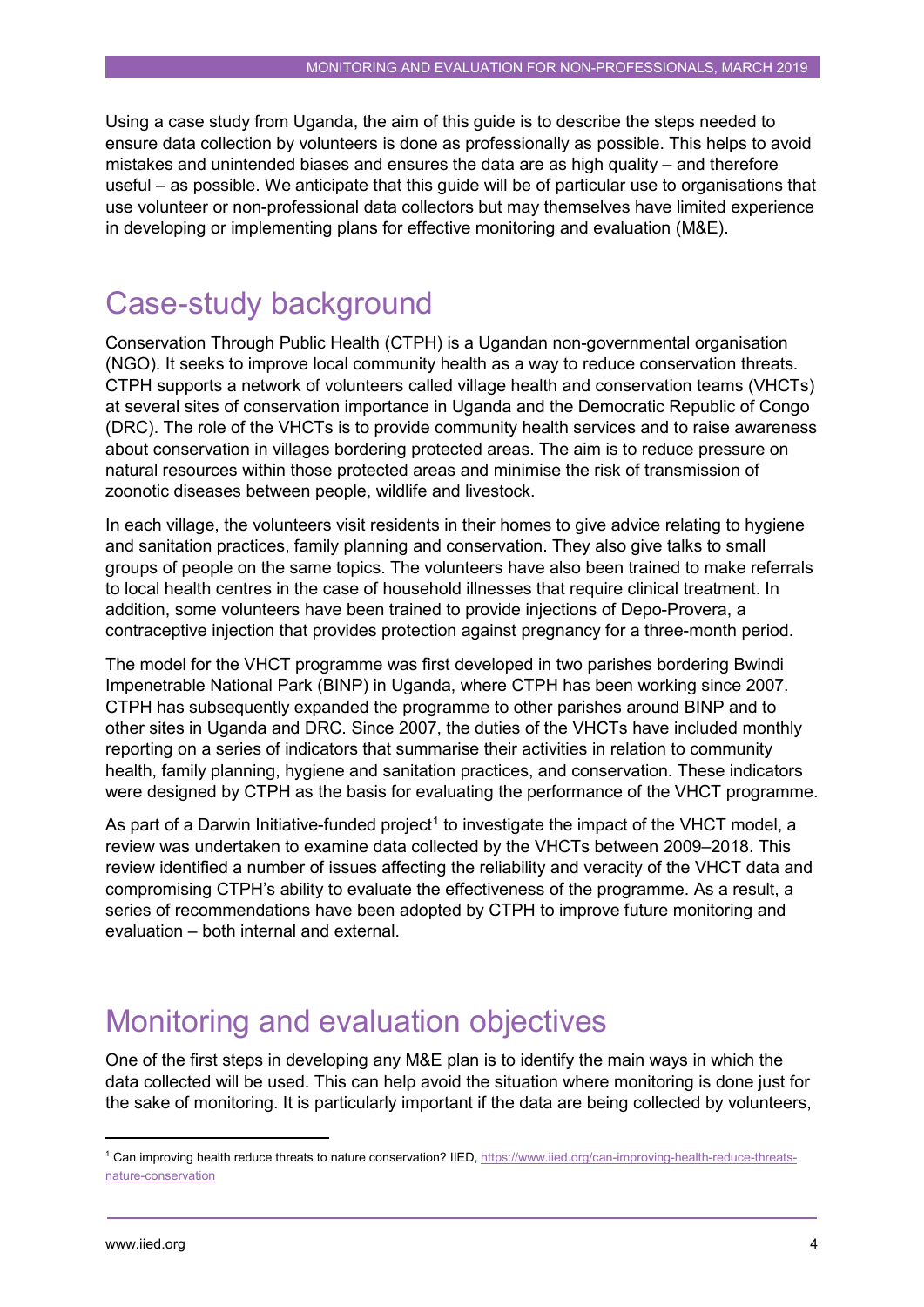as it is unfair to burden them with unnecessary tasks. A robust long-term M&E plan can provide an organisation with the data necessary to assess their activities against long-term or intermediate performance indicators, adapt to changing circumstances, identify areas where improvement or special attention is required and provide accurate reporting to donors or other stakeholders (for CTPH's objectives, see Box 1).

Inevitably, in designing an effective M&E plan, there are trade-offs to be made between the resources available for monitoring, staff capacity to implement the plan, and the level of data required for the plan to meet its objectives. A good M&E plan therefore balances the requirements for data with the ability of the organisation to collect and evaluate that data.

#### **Box 1. M&E objectives for the VHCT programme**

The M&E plan developed for the VHCT programme identified two main objectives:

- Assess the performance of CTPH's activities over time
- Implement adaptive management of the VHCT programme.

## <span id="page-6-0"></span>Assessing performance over time

Within any long-term intervention it can be helpful to identify specific indicators against which to measure progress towards achieving longer-term objectives. This is particularly true for those aimed at affecting behavioural change. Take for instance an intervention aiming to raise awareness of, and increase access to, family planning. A sensible long-term objective might be to achieve contraception usage rates to match demand (at whatever the level – local, regional, national – that the intervention is planned). Progress towards this objective could then be measured by comparing usage of contraception to estimated demand at the start of the intervention and monitoring changes over time. Achieving some intervention objectives might be expected to take a long time. In cases such as these, it is often sensible to identify indicators that can be achieved within an interim period or that may be key to achieving the long-term objective. So, in the family planning example, a suitable interim objective could be the increased use of long-term contraceptive methods, which provide greater protection than single-use condoms.

This process of identifying and setting objectives, and then monitoring progress towards those objectives, is different from evaluating the overall impact of the intervention. There is no need to establish a causal link between the intervention and the effect monitored. It is possible to measure progress towards objectives without isolating the contribution of one specific intervention. This is particularly useful in cases where multiple organisations with multiple interventions might all be striving towards the same overarching long-term objectives. This is the case at BINP, where CTPH operates. Several other organisations also support similar interventions with similar objectives there (see Box 2).

Monitoring against defined indicators is also important to help an organisation know when it would be better to direct its efforts elsewhere because its objective has been reached, regardless of why this has happened.

Sometimes it is necessary to estimate an organisation's or intervention's specific impact. In these situations, different types of data and greater levels of technical capacity to analyse that data and draw causal links will be necessary. For small, volunteer-dependent organisations,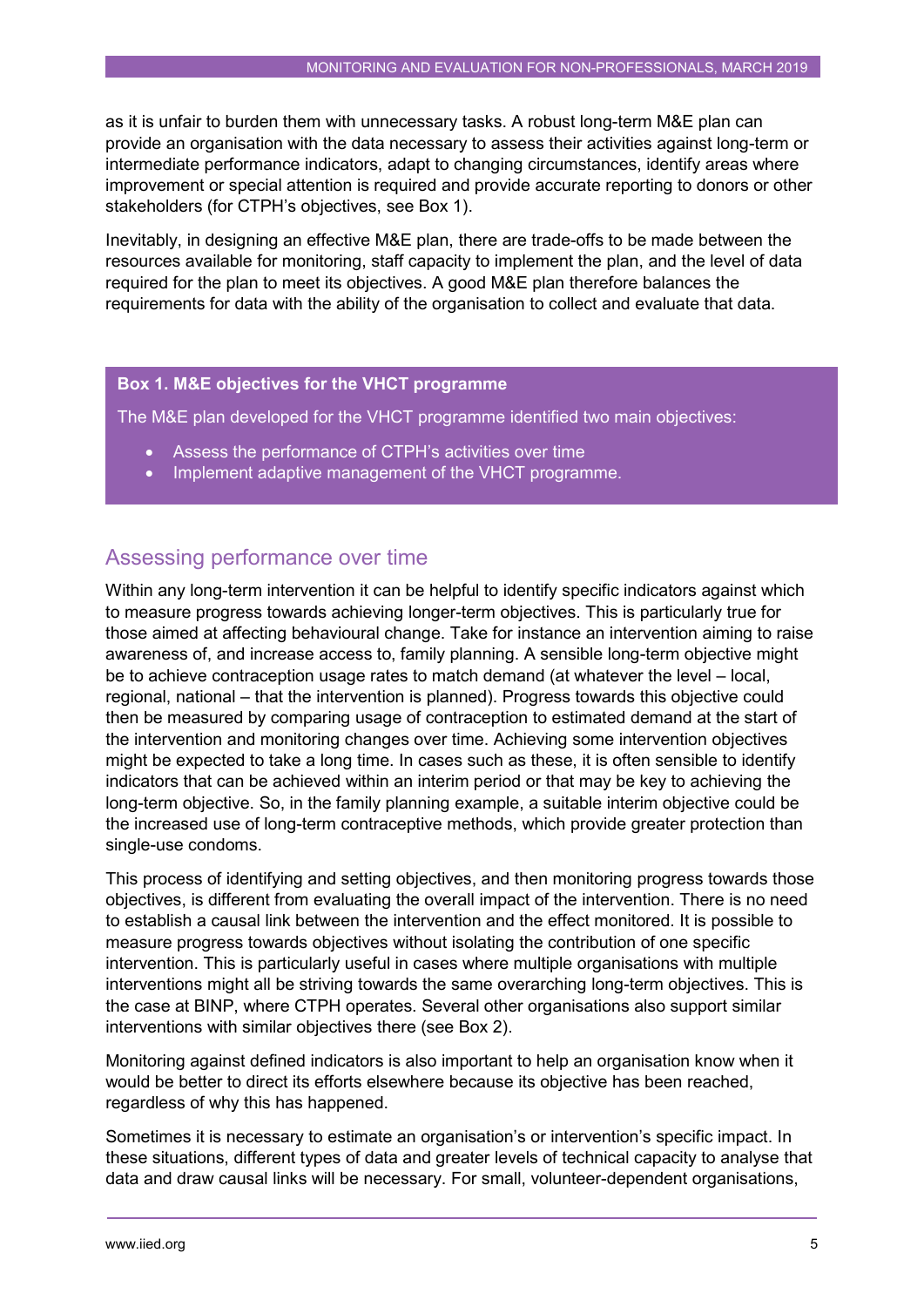this may be beyond available resources and capacity. However, by ensuring that any data that have been collected are appropriate and collected correctly, the opportunity to use volunteer datasets for more rigorous impact evaluation is not lost.

#### **Box 2. Assessing change over time for the VHCT programme**

Many areas where the VHCT programme is active (or expanding into) have, to a greater or lesser extent, other organisations working towards similar objectives. It may be difficult to disentangle CTPH's specific impact on an issue without using further resources and getting specialist external input. A sensible approach is to design regular VHCT monitoring activities. This would track changes in key indicators over time against specific performance indicators. Coupled with periodic impact evaluations (such as surveying both control and implementation areas) this could help to measure the success of CTPH's activities in achieving specific outcomes.

## <span id="page-7-0"></span>Adaptive management

The process of adaptive management allows organisations to adjust their programmes as circumstances change or to focus on areas where programmes may be underperforming relative to expectations. For instance, monitoring might show that the original assumptions underlying particular activities turn out to be incorrect. An organisation might want to adapt its activities to better reflect their new understanding of the system. For this process to be effective, it is important that an organisation's M&E plan provides the data required. This can come from different sources, including both the quantitative data (such as data provided by regular volunteer monitoring) and qualitative data (such as informal feedback from volunteers).

When this information enables an organisation to identify areas where improvement is required, adaptive actions can be taken, and the effect of these actions tested. This process of adaptively managing a programme can be greatly supported by identifying key performance indicators, such that deviations from expected trends can be identified early on (see Box 3).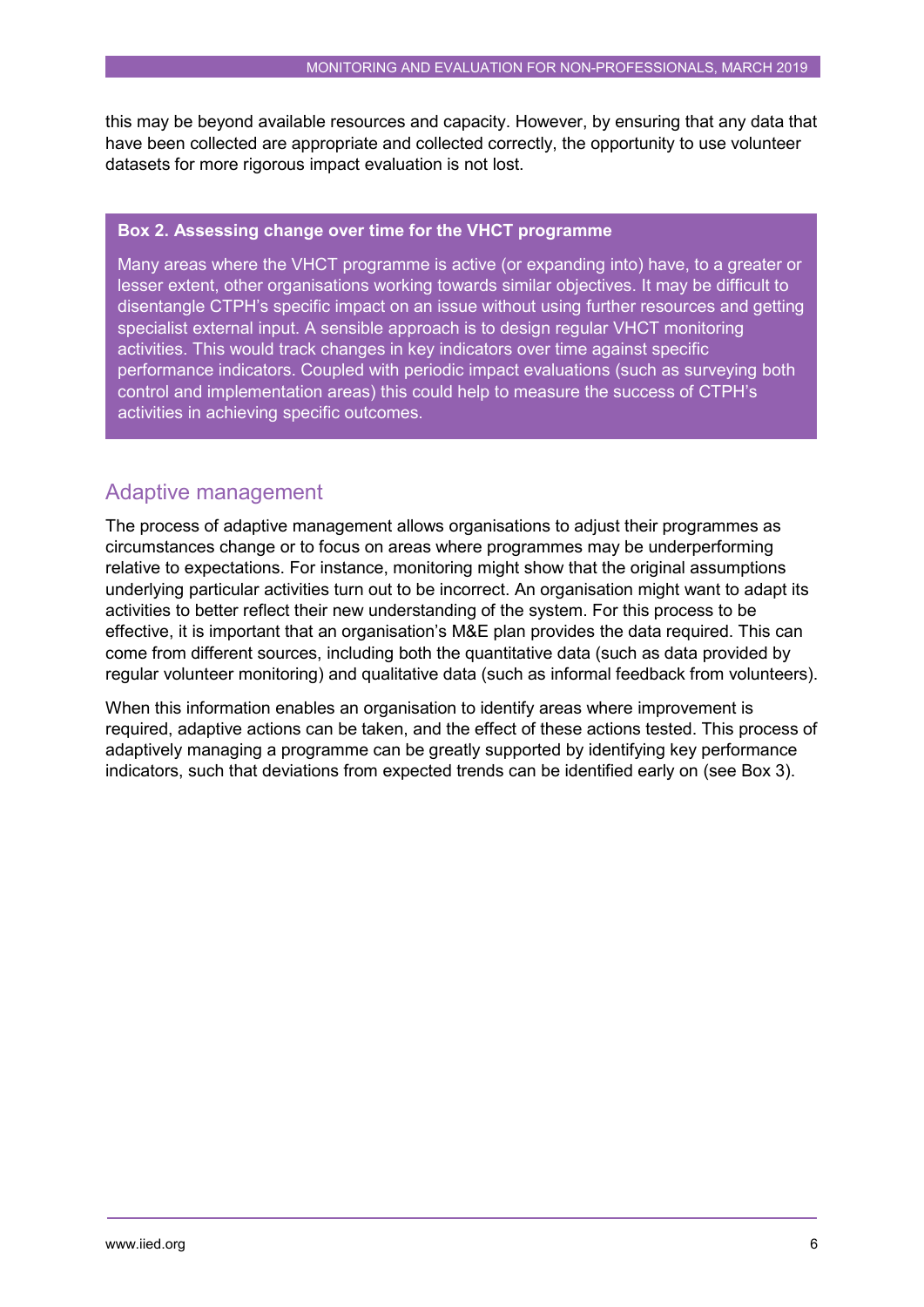#### **Box 3. An example of adaptive management for the VHCT programme**

How might an adaptive management process work for the VHCT programme? One example might be how VHCTs are monitoring handwashing practices. Analysing data collected by the VHCTs might find that a fewer households than expected are actively maintaining handwashing facilities next to their latrine – and that this number is not improving over time.

What might be a reasonable approach to use? When the VHCTs visit households, they could focus on raising awareness about the importance of handwashing after using the latrine. The expectation would be that more households would then maintain their handwashing facilities. But if this does not happen over time, further investigation is needed. Why are more people not maintaining their handwashing facilities?

In this way, how VHCTs promote handwashing could be adapted to become more effective, based on a regular analysis of their monitoring data. And providing VHCTs with feedback about how their datasets are being used would enhance their commitment to collecting accurate information. It would also enhance their pride in their work when they see how CTPH is valuing and using their information.

## <span id="page-8-0"></span>Indicator selection

Selecting indicators is a key part of any M&E plan. In general, indicators should directly relate to steps along pre-identified causal paths: the chain of events by which an intervention is expected to achieve the desired change.

It is important to balance the need for information to support the plan's objectives with the burden that each additional indicator brings in terms of data collection, processing and analysis. Redundant indicators are rarely useful if they do not directly relate to expected changes as a result of programme activities. Similarly, indicators should normally only be selected to aid triangulation (the process of using data from more than one indicator to validate a particular finding). Triangulation is useful when a particular variable is expected to be difficult to measure, and therefore have reduced accuracy. For example, it may be challenging to know whether people are actually washing their hands after using the latrine. An indicator for reported handwashing could be supplemented with an indicator for the presence of a functional handwashing facility beside the latrine.

As a general rule, it is a good idea for all indicators to be assessed against SMART criteria prior to any data being collected:

- **Specific:** indicators should be clearly described and not include multiple measurements
- **Measurable**: indicators should be quantifiable
- **Attainable**: data collection should be straightforward and within the resources of the organisation
- **Relevant**: indicators should directly relate to steps along causal pathways
- **Time-bound**: indicators should be timeframe specific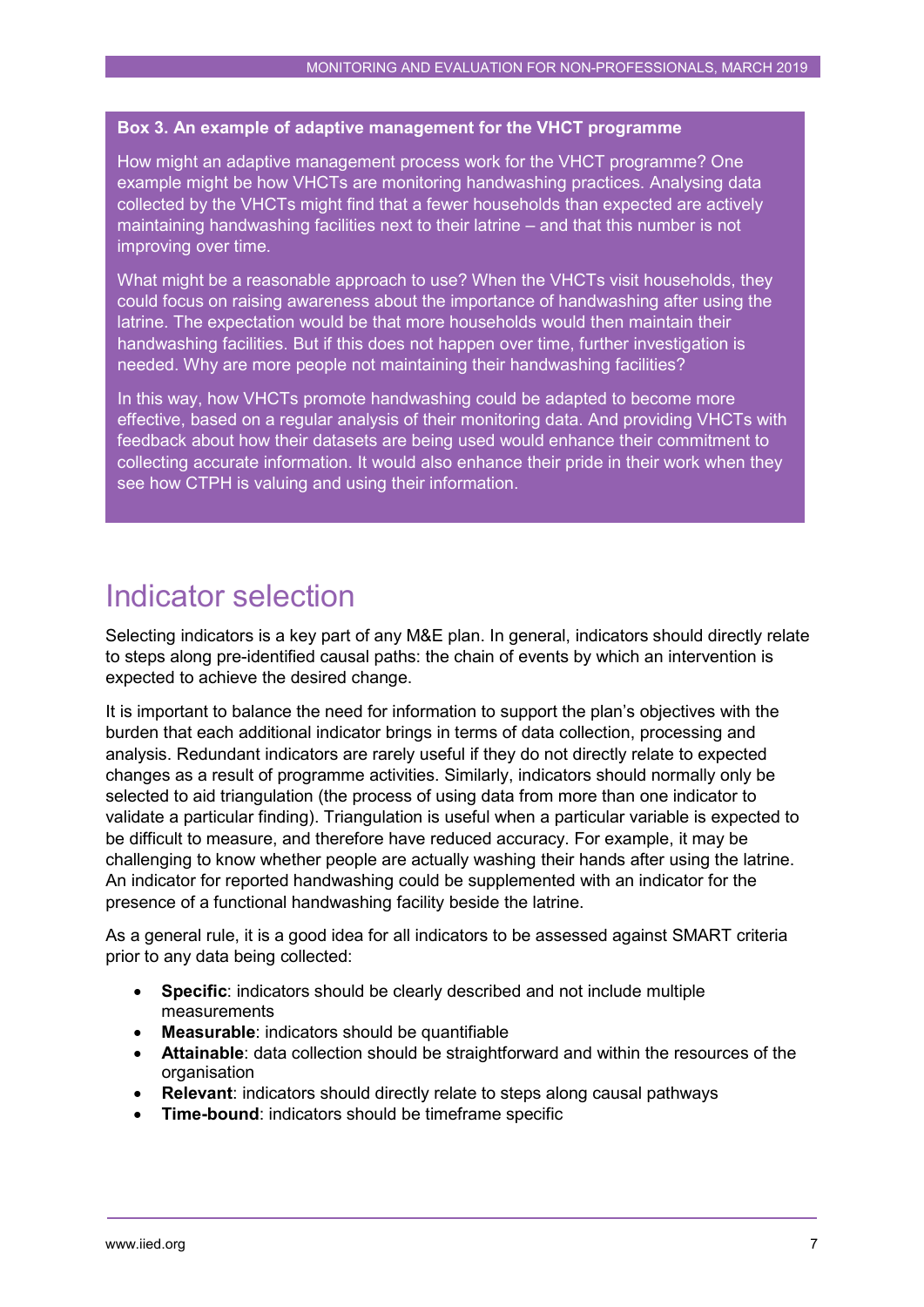An example of a non-SMART indicator might be 'Increase the proportion of households boiling their drinking water to 90 per cent'. In contrast, the SMART indicator equivalent would be more specific – for example: 'By 2020, the proportion of households in Parish X that boil their drinking water will be 90 per cent, compared to the 2015 baseline of 50 per cent'.

Ensuring that indicators meet the SMART criteria is a good rule for all M&E programmes. But it is particularly important when data are being collected by volunteers. They are unlikely to be experienced in data management. One of the main potential challenges with volunteer data collection relates to data accuracy. It can be badly affected if people collecting the data interpret what is required differently. The more clearly specified an indicator is, as it will be if it meets the SMART criteria, the less likely the volunteers are to misinterpret the data required.

#### **Box 4. Applying SMART criteria to the VHCT programme indicators**

The review of the M&E plan for the VHCT programme, included revising the existing set of indicators used by CTPH to meet SMART criteria.

One key revision made during the M&E plan review was to clarify the indicators for 'new' and 'repeat' households. Previously, several indicators (such as the number of visited households that boil their drinking water) were measured for both 'new' and 'repeat' households. However, there was confusion as to how these terms should be interpreted. Visiting 'new' households had been emphasised at the beginning of the programme. This was so that all homes in the volunteer's village received the services provided. However, some volunteers interpreted a 'new' household to mean one which had previously not boiled water rather than a household that had not previously been visited.

Applying SMART criteria to the list of indicators helped to avoid such confusion.

CTPH also adopted the same indicators used by the Ministry of Health to measure family planning as well as sanitation and hygiene and then added conservation indicators.

Indicators used to monitor a programme should also be are standardised (where appropriate) across the different sites in which the programme is being implemented. This is to ensure comparability between sites. Inevitably, if sites differ significantly, it may be necessary to include some indicators that are site-specific. But there should always be a core set of indicators that span across sites.

In normal circumstances, it is also advisable to ensure consistency in indicators over time. One of the main objectives of any M&E programme is to assess change over time. But changes in how data are recorded can make it difficult or impossible to credibly do this. Inconsistency also increases the chances that volunteers will become confused about the data they are supposed to be collecting. However, in some instances, it may be necessary to adopt new indicators to adapt to changing circumstances or new programme activities. If this is the case, it may be sensible to continue to use the old indicator alongside the new one for a while, so that the timeseries can be maintained (because the relationship between the two indicators can be analysed for the period in which both are being collected).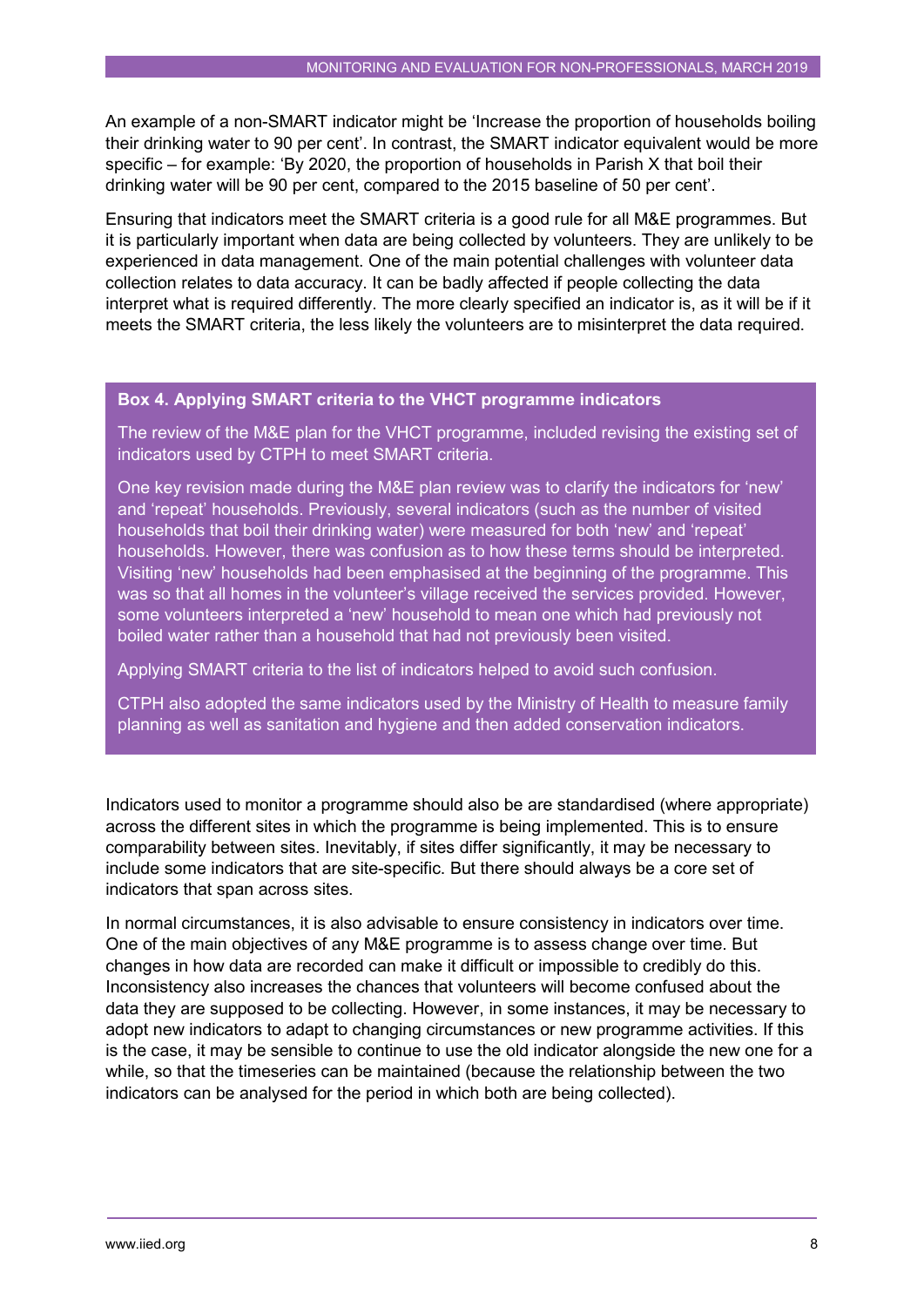## <span id="page-10-0"></span>Data collection

Many volunteers will lack expertise in data collection. They may be unfamiliar with the need for objectivity or techniques to minimise bias. In some contexts, volunteers may also have limited numeracy skills.

It is important that the procedures used for data collection are easy to follow and repeatable, so that the same procedures can be used each time a volunteer collects data. Also, ensure that the means of recording data are straightforward to use. Printed logbooks or digitised forms on tablets or smartphones are likely to produce more reliable data than paper forms or notebooks. It is also important that data should be collected at the most suitable level to meet the objectives of the M&E plan. For example, if a programme is aiming to track how many women of reproductive age are using family planning, data should be collected at the level of individual women, not household level. This is true for all M&E programmes but it is important that the volunteers understand the distinction between individuals and households, and the importance of sticking to a proforma rather than making their own individual notes.

Making data-collection procedures easy to follow and ensuring data are collected at the correct level can be helped by using digitised data forms on mobile devices. These forms can be designed to help guide inexperienced data collectors using on-screen instructions, the instant validation of input data, and easy navigation between relevant sections of the form. For example, data validation rules can be used to limit the options that can be recorded for particular questions. Or they can check that an input answer is in the correct format or falls within a sensible range of values. This helps to avoid simple data entry errors. These are more likely to occur where data collectors are not used to questioning whether the answers they have been given are realistic. Easy navigation can be used so that any sections that might not be relevant to particular households can be skipped or that certain questions are asked at the correct level (eg data collectors are prompted to ask all women in a household about their family planning methods). In this way, data collection can be made significantly easier and common errors avoided.

However, logistical constraints may mean that the use of such forms is not always practical (Table 1). If an organisation decides to change from using paper forms to digitalised ones, it may be wise to use both at once for a while, if volunteers are prepared to double-enter data for a short time. This will allow time for them to become familiar with the electronic forms and help to overcome any teething problems.

| Advantages                                                 | <b>Disadvantages</b>                                                                      |
|------------------------------------------------------------|-------------------------------------------------------------------------------------------|
| Accidental errors limited by                               | Volunteers may require extra training on                                                  |
| data-validation rules                                      | the use of smart phones                                                                   |
| Significant time savings for programme<br>staff            | Organisations may require external<br>assistance setting up the data-collection<br>system |
| Reduced expenditure on printing and<br>scanning datasheets | Significant initial expenditure on devices<br>and for replacement of lost, broken or      |
| More direct analysis of key indicators                     | stolen devices                                                                            |
| Added incentive for volunteers to                          | Phones would require regular charging                                                     |
| participate in a programme                                 | Potential for jealousy if devices are only                                                |
|                                                            | issued to some volunteers                                                                 |

#### **Table 1. Pros and cons of collecting digitised data using mobile devices**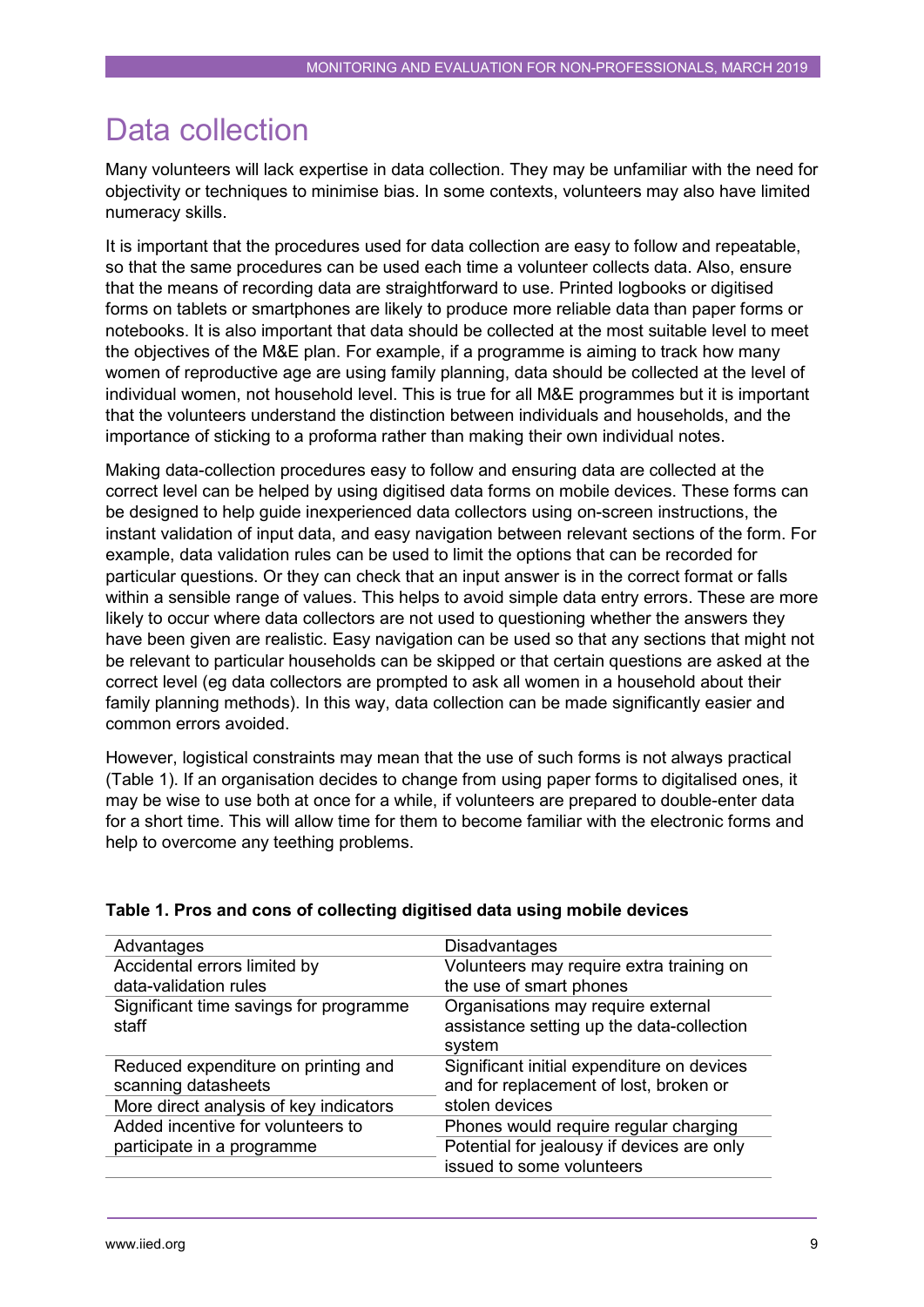| Time stamps make falsification of data | Some volunteers may be unable to use       |
|----------------------------------------|--------------------------------------------|
| easier to detect                       | smart phones                               |
| Easier to track outcomes of activities | Potential for data loss during data entry, |
| over time                              | upload and/or processing                   |
|                                        |                                            |

# <span id="page-11-0"></span>Quality control

One of the greatest challenges associated with the use of volunteer-collected data is controlling data quality. As a result, it is important that robust quality-control procedures are put into place. This will ensure that issues with the data can be detected and addressed at the earliest opportunity.

Such issues can arise for a number of reasons. These include confusion about the meaning of particular indicators, a lack of objectivity, or wanting the programme to look like it is performing better than it is in reality. In more extreme cases, data may be falsified to show that a volunteer is doing more work than is actually the case. These problems can be exacerbated when programme staff also lack experience interrogating datasets for potential data quality issues. But problems can also be easily avoided with the right controls in place.

When checking for data quality, it is often easy to detect three common issues:

- Inconsistent data
- Data in the incorrect format or outside realistic values, and
- Unrealistic trends.

The ease with which these issues can be detected is dependent on the design of the database or spreadsheet into which the data are entered. As with digitised data-collection forms, both databases and spreadsheets can be set up to automatically detect data-quality issues during data entry. For example, if volunteers are asked to record the number of women using family planning within a particular household, the value recorded must be less than or equal to the total number of women in that household. Using conditional formatting or more advanced data validation rules means that the person entering the data can be automatically alerted when this is not the case. The same applies in cases where the value recorded falls outside an expected range.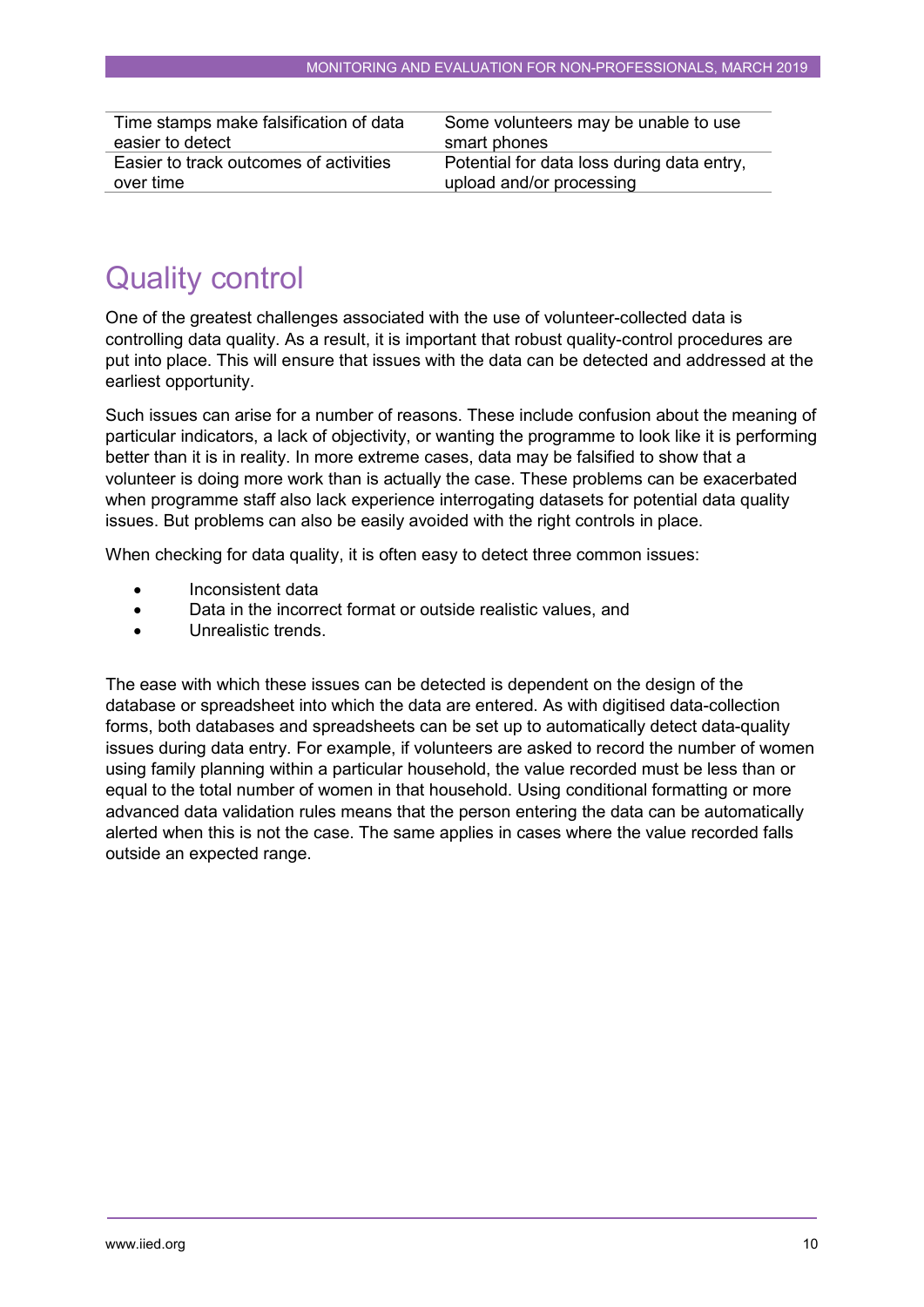#### **Box 5. Simplifying data collection for the VHCT programme**

Prior to the review, data were collected by individual VHCTs in the course of their duties and recorded in black books. At the end of each month, the collected data were then summarised into monthly datasheets. These were then collated by CTPH for data entry.

Once entered, physical copies of the datasheets were stored but not filed electronically.

The practice of summarising monthly data into a single sheet for each volunteer had the advantage of reducing the amount of data that needed to be entered by CTPH, thereby saving on resources. However, it also contributed to volunteer confusion regarding the interpretation of particular indicators (see also Box 3). This limited CTPH's ability to monitor certain key indicators, such as the number of new homes visited and repeat home visits for a particular indicator. There was also an issue with the way in which data for certain indicators were collected. Some data were collected at the household level (eg the hygiene and sanitation indicators), whereas others were primarily collected at the individual level during visits to the VHCTs' homes (eg the family planning indicators). This made it harder to analyse the data and produce composite indicators.

As a result of the review, CTPH decided to collect data at the household level using standardised logbooks with unique identities for each individual or household depending on the indicator. Although not as versatile as digitised forms, this approach has aided volunteer understanding of data-collection procedures.

For inexperienced data analysts, detecting unrealistic trends is more difficult to achieve automatically. It often requires an assessment of data changes over time for each volunteer. This is most easily done graphically but can also be done with tabulated data. In either case, the person reviewing the data must be able to see the sequence of values for a particular indicator over time. In this way, unrealistic trends can be identified and followed up (such as indicators having the same value when they should vary over time or indicators showing unexpected improvements or declines). More advanced statistical approaches are available to identify falsified data but require greater technical capacity (such as checking whether data follow the Benford distribution).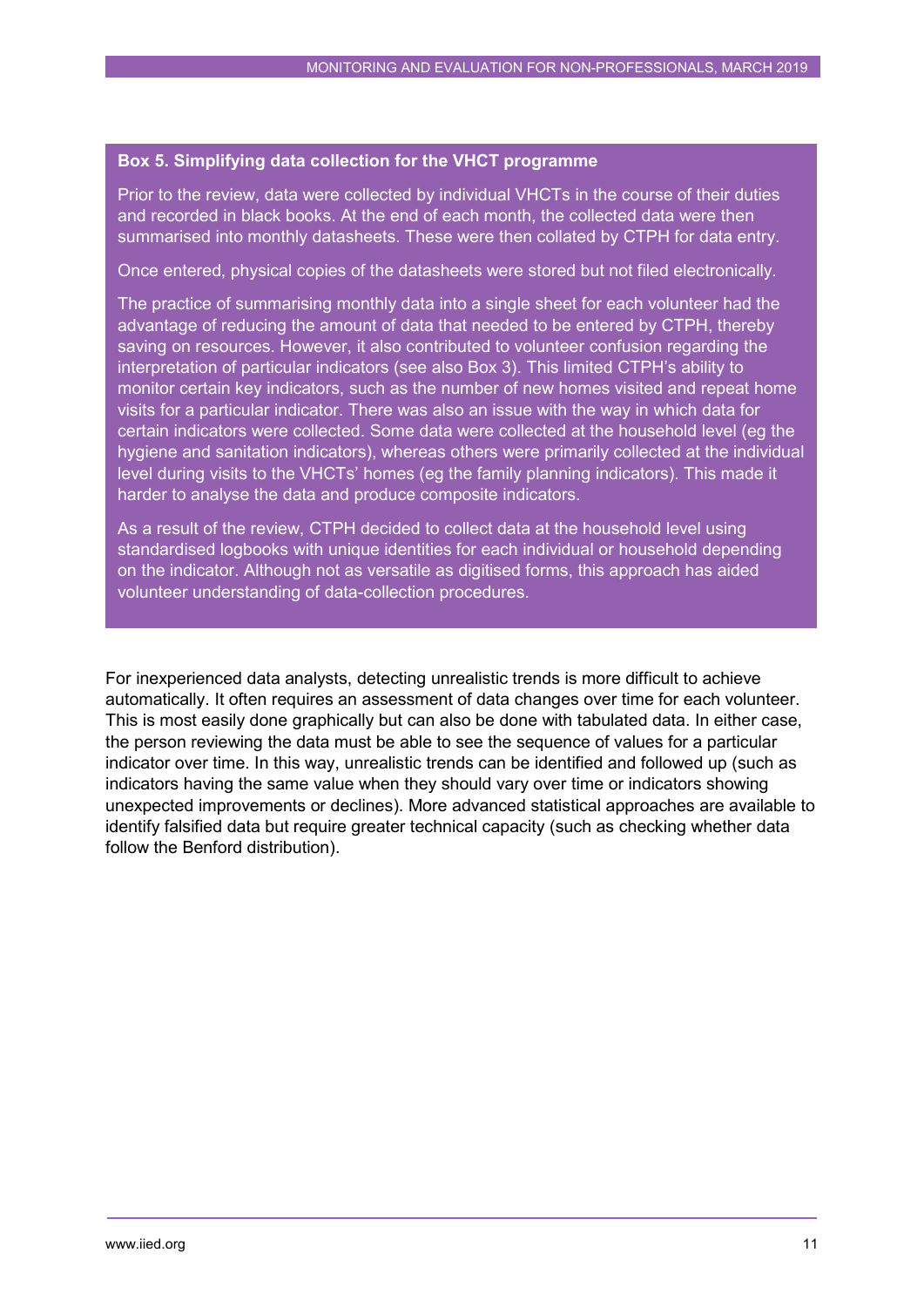#### **Box 6. Introducing data-quality controls for the VHCT programme**

Many of the issues uncovered by the review of volunteer data from the VHCT programme arose because of the way in which data were entered and collated. Each month, the data collected by the VHCTs were entered into a separate Microsoft Excel file. Over the course of the year, the monthly aggregate data for all volunteers were copied into a further Excel file to produce annual values for each indicator. This meant that the data from individual volunteers for consecutive months were never recorded in the same file. This made it impossible to track trends at the level at which the data were collected. As a result, highly repetitive but unrealistic data patterns went undetected. The review also found a large number of inconsistencies in the volunteer data that could have been identified earlier had appropriate data controls been in place.

To resolve this, a new system was designed in Microsoft Excel into which the VHCT data can be entered. This enables trends to be assessed at the level of individual volunteers. It also makes use of conditional formatting rules to automatically detect when inconsistent data have been entered. It is now possible to follow up on inconsistencies in the data as they occur. This formatting is designed to help CTPH staff to check the quality of the data being received from the VHCTs, but does not remove the need to critically assess data quality.

In addition to the conditional formatting, the new system makes use of pivot tables and charts that are updated as new data are entered. These paired tables and charts can be used by CTPH staff to graphically check trends for particular indicators over time. This allows them to compare the values provided by the VHCTs for each month over consecutive years. This will help to identify many of the repeated data patterns that have affected the VHCT dataset in the past.

## <span id="page-13-0"></span>Data analysis

When developing an M&E plan, it is important to include how the data will be analysed. This avoids the situation of monitoring for monitoring's sake and the unfair burden that this places on volunteers. But it also ensures that the correct data are collected for an analysis to be possible. For example, the intention may seek to compare different areas where a programme is being implemented and others where it is not (a common way of assessing a programme's impact). To do this, control data must be collected over time from areas where the volunteers are not working. Planning analyses in advance ensures that the correct data are collected from the start – and that unnecessary data are not. It also ensures that hypotheses about how a programme may perform are stated in advance (*a priori)*. This can protect against an organisation opportunistically reframing expected impacts to show its activities in a better light.

The complexity of analysis required will depend on the objectives of the M&E plan. It can range from tabulating and plotting data, constructing composite variables (such as combining single indicators together) or calculating simple descriptive statistics, through to more complex multivariate statistical analyses. For example, the objective might be to make a rigorous evaluation of a programme's impact. This will require a more complex analysis than if the objective is to simply measure how key indicators are changing over time.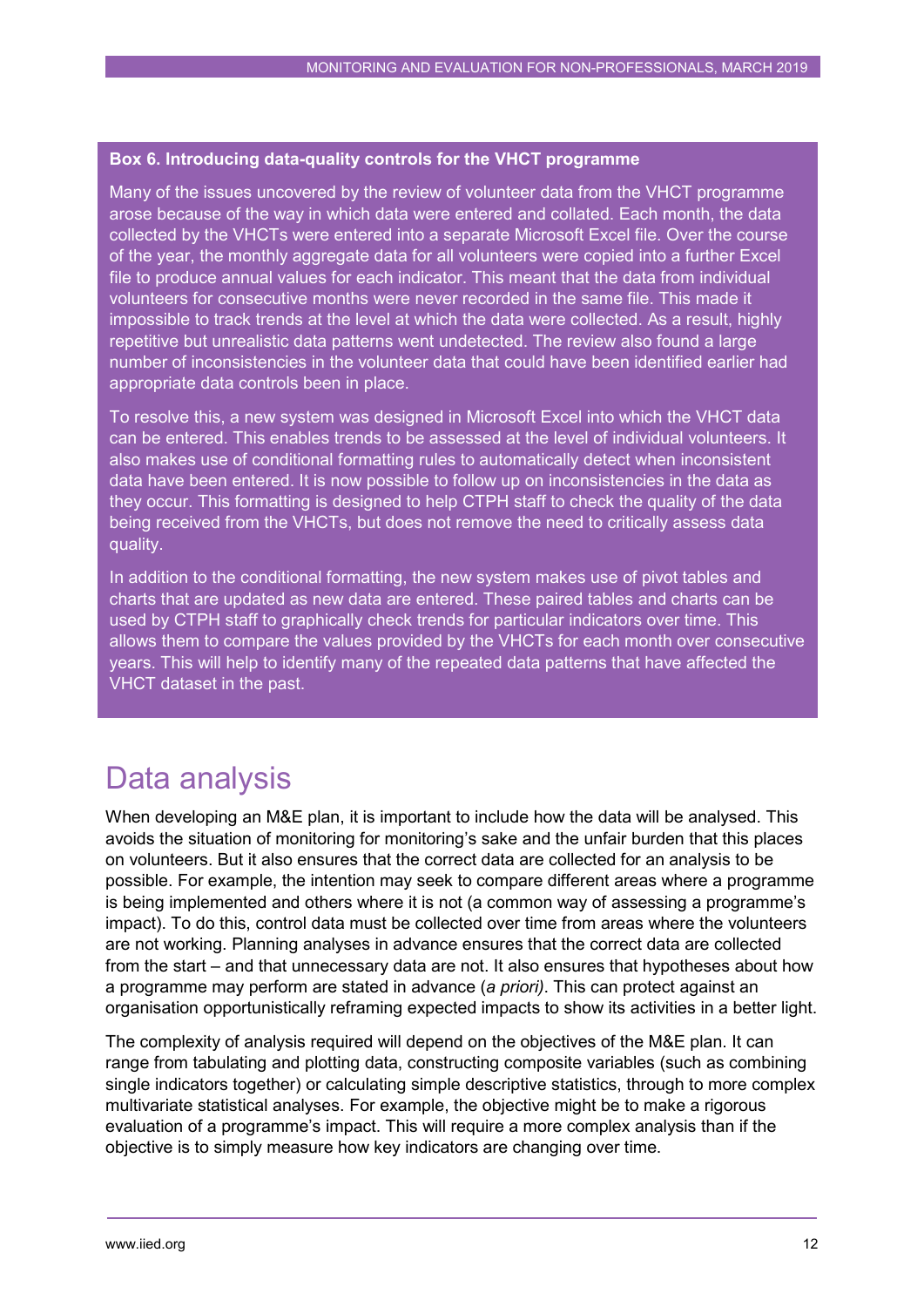The complexity will also depend on the capacity of the person analysing the data. It may be necessary for different people to undertake different analyses, depending on the complexity required. A monitoring plan should include an assessment of the skills needed to undertake planned analyses. Personnel with the right skills can then be appointed or extra training given to existing staff.

#### **Box 7. Analysing the VHCT data**

Prior to the VHCT data review, very little analysis had been conducted. Aggregate data were largely shared with the volunteers, partners and donors in tabular form. This meant that inconsistencies were not identified. It also limited CTPH's ability to assess progress over time in key areas.

For example, each family-planning method was monitored through separate indicators. But this meant it was difficult to easily understand the total level of protection being provided to women using VHCT services. To measure this more simply, a composite indicator was needed, constructed from different indicators.

Similarly, the number of households visited by the VHCTs during any particular month varies significantly. Therefore, reporting indicators as absolute numbers makes it difficult to track trends over time. Presenting indicators as a percentage of the number of households visited provides a much more useful metric for understanding trends.

To help CTPH monitor trends over time, the new Microsoft Excel workbook developed for the VHCT data includes a set of composite indicators as calculated fields within a paired pivot table and chart. This enables CTPH staff to monitor indicator trends over time at the level of individual volunteers, villages, parishes or sites, thereby greatly improving the utility of the VHCT data.

## <span id="page-14-0"></span>Reporting and using the data

A good M&E plan will help to measure performance and identify areas in need of improvement. But it will also provide the information required to report to donors and feed back to the volunteers collecting the data. Donors increasingly want to see evidence that the activities they support are contributing to changed outcomes. Having data that demonstrate progress towards programme objectives is important. An organisation will need to present accurate figures on programme performance. But this step is made easy if the previous stages of the M&E plan have been designed and implemented properly. Once again, this demonstrates the importance of ensuring that the data being collected are accurate and relevant.

Equally important is using the data to inform decision making and aid adaptive management, for example by sharing with volunteers how the information they have collected is contributing to the programme's objectives and discussing what changes might be needed to improve progress. Provide the volunteers with feedback by presenting the data they have collected back to them in an understandable form and discuss how changes might be made. However, this should be done sensitively. If a volunteer needs to change how they collect data, this approach might encourage them instead to record data inaccurately in order to fulfil an organisation's expectations rather than embracing the changes required.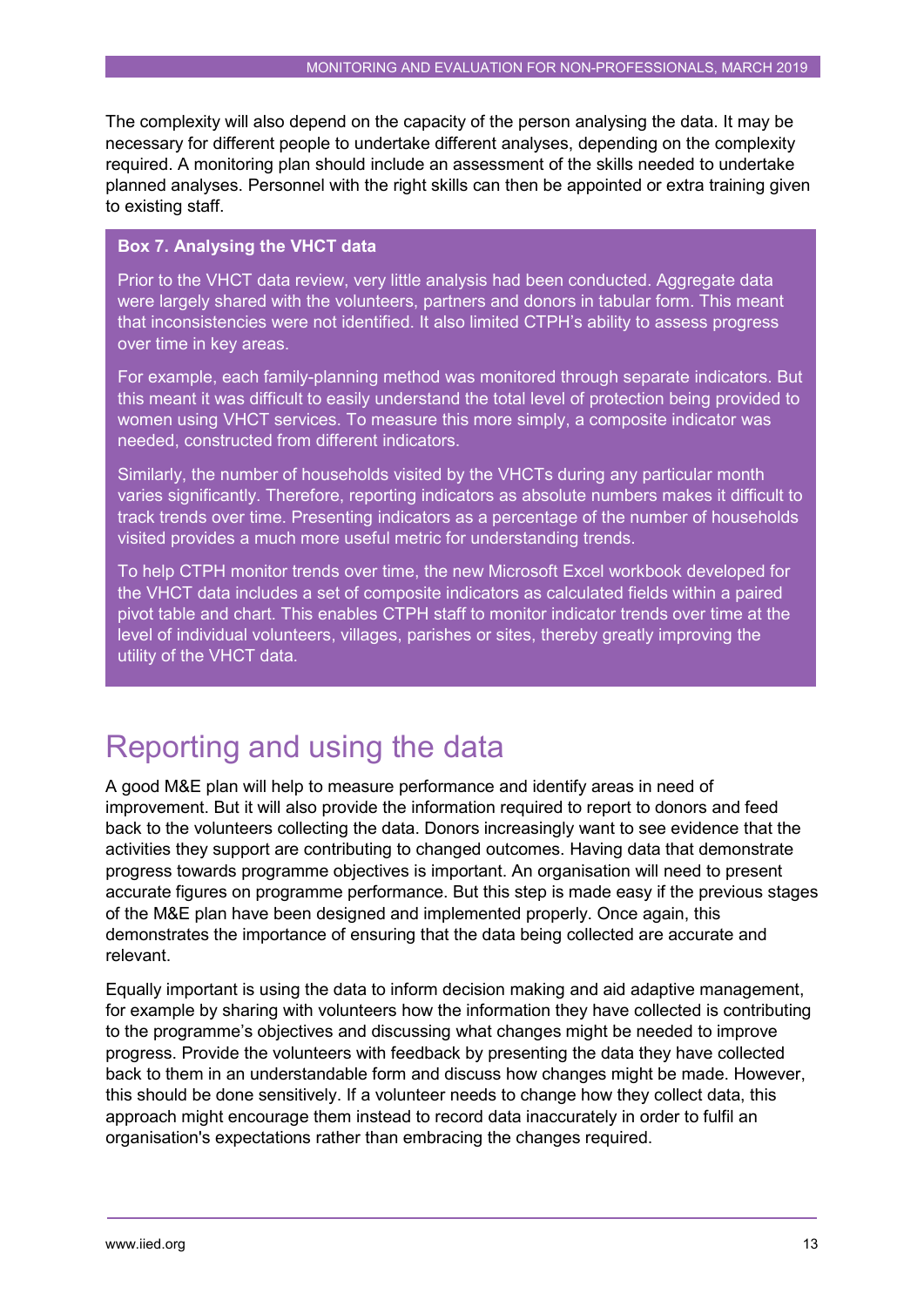The success of any volunteer programme relies on the continued motivation of the volunteers to give up their time to participate. Providing feedback to volunteers and using this feedback as a means of engaging them in the process of adaptive management can be an important source of continued motivation. This gives volunteers the opportunity to express their opinions about the reasons behind particular trends and provide solutions to aspects of a programme that may be underperforming. How frequently to schedule such feedback will depend on the M&E objectives and the indicators being measured, but should be sufficiently often to continue to engage the volunteers. Similarly, for the long-term sustainability of a programme, it is important that volunteers are motivated to continue in their role. This can be encouraged by providing feedback at regular meetings, particularly focusing on areas where there have been improvements in indicators and developing a plan of action for any indicators which are not progressing as expected.

#### **Box 8. Reporting the VHCT data**

Given the number of households each VHCT is intended to cover within their catchment areas and the rate at which most VHCTs report visiting households, CTPH decided that annual performance reviews of most indicators would be a useful step. If greater coverage of each village is achieved in the future, performance could be reviewed more frequently. However, some indicators (such as the total number of households visited each month) can be reviewed more frequently.

One recommendation was that CTPH holds annual planning meetings with the VHCTs. This is to review performance of key indicators over the year against previous years and against programme objectives or intermediate benchmarks. These meetings would also provide an opportunity to identify underperforming indicators and plan remedial action. The progress of these activities could then be monitored over the course of the year, with feedback provided by the volunteers at quarterly meetings.

## <span id="page-15-0"></span>Ethics and confidentiality

When developing and implementing an M&E plan that makes use of volunteer and nonprofessional data collectors, ensure that everyone involved has a working understanding of research ethics and data confidentiality. This is particularly important in cases where the indicators being measured include sensitive or personal information, such as whether people are using family planning. The essential principles are that people should consent to having data collected about them, that their consent was informed, and that any data collected are kept securely and confidentially.

The principle of informed consent ensures that anyone having data collected about them is aware of how the data will be used, who will have access to the data (this includes both individuals and organisations), and what potential benefits or risks might arise from its collection. People must be given sufficient information about all of these factors and enough time in which to reach a considered decision. They must also understand that their consent can be withdrawn at any time – and without consequence.

Ensuring data confidentiality is key when collecting personal or sensitive information about people. This means that anyone having data collected about them can be assured that their data will be protected. The default option in such situations should be to collect data anonymously. This makes it impossible to identify the individuals or households about which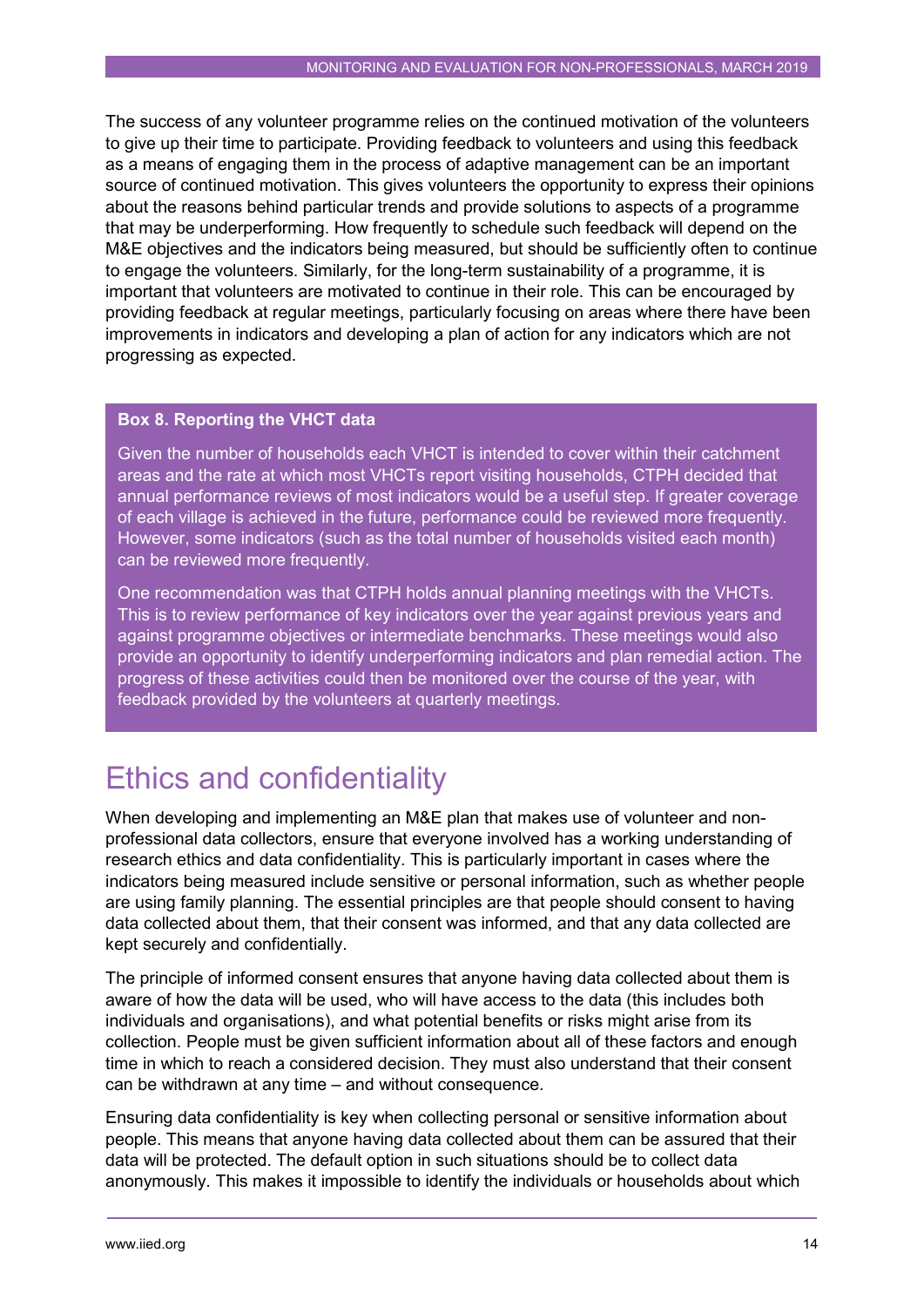data are being collected. It is especially important that volunteer data collectors understand the principles of data confidentiality, particularly in cases where they are part of the same community as this they are collecting the data from. Any physical records, such as datasheets, logbooks or mobile devices, should be stored securely. But volunteers must also treat the information they have received as private and not pass this on to other people. At an organisational level, it is also important that records are stored securely and treated confidentially.

# <span id="page-16-0"></span>Final thoughts

Monitoring and evaluation is often thought of as a chore – or an afterthought – by conservation organisations. It may appear to distract them from their core mission of conservation action. Often donors do not prioritise funding of M&E and conservation implementers do not see the value of investing in the staff capacity and resources needed to do high-quality M&E.

There may be little need for small organisations to invest routinely in large-scale impact evaluation for attribution. But M&E does need to be seen as an integral part of an organisation's mission. This is particularly true when data collection by volunteers is fundamental to the organisation's theory of change (as is the case for CTPH). It supports organisational effectiveness, value for money, better donor and participant relations and informs strategic direction.

One way to think about M&E is to emphasise its core role in the prior design of interventions, and not just in the post-hoc monitoring of progress. Key to this is emphasising this interrelated importance – of design, monitoring and evaluation – to donors and senior management and raising its profile within the structure and operation of an organisation.